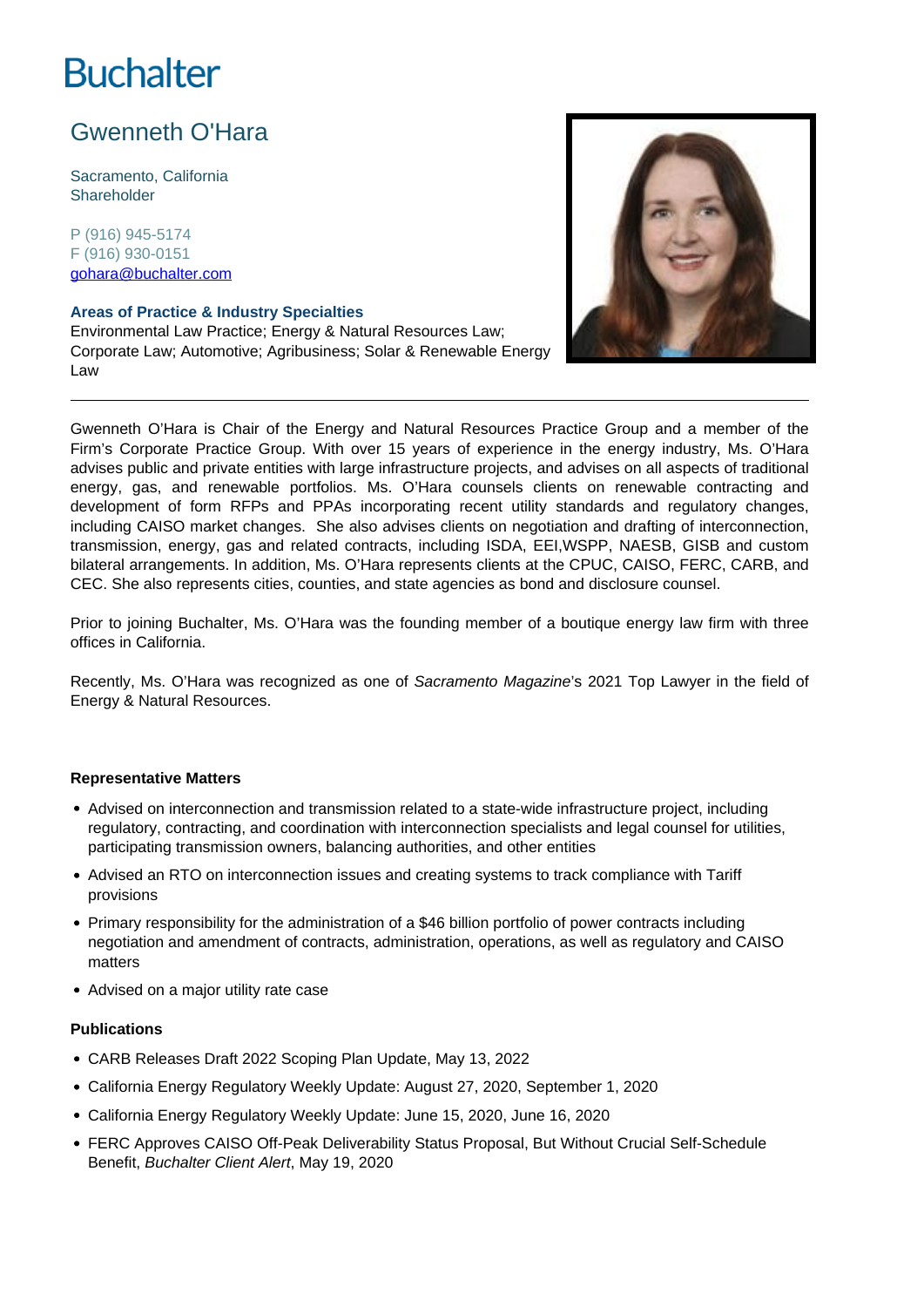- California Public Utilities Commission Adopts New Standard Offer Contract for Qualifying Facilities, Buchalter Client Alert, May 7, 2020
- California Energy Regulatory Weekly Update: May 1, 2020, May 4, 2020
- California Energy Regulatory Weekly Update: April 6, 2020, April 6, 2020
- California Energy Regulatory Weekly Update: March 9, 2020, March 9, 2020
- California Energy Regulatory Weekly Update: February 3, 2020, February 4, 2020
- California Energy Regulatory Weekly Update: January 20, 2020, January 21, 2020
- California Energy Regulatory Weekly Update: January 6, 2020, January 6, 2020
- California Energy Regulatory Weekly Update: November 18, 2019, November 25, 2019
- California Energy Regulatory Weekly Update: October 21, 2019, October 29, 2019
- California Energy Regulatory Weekly Update: September 16, 2019, September 20, 2019
- California Energy Regulatory Weekly Update: August 19, 2019, August 26, 2019
- California Energy Regulatory Weekly Update: August 12, 2019, August 19, 2019
- California Energy Regulatory Weekly Update: August 5, 2019, August 13, 2019
- California Energy Regulatory Weekly Update: July 29, 2019, July 29, 2019
- California Energy Regulatory Weekly Update: June 21, 2019, June 21, 2019
- California Energy Regulatory Weekly Update: May 24, 2019, May 28, 2019
- California Energy Regulatory Weekly Update: April 5, 2019, April 8, 2019
- California Energy Regulatory Weekly Update: March 22, 2019, March 22, 2019
- California Energy Regulatory Weekly Update: November 5, 2018, November 14, 2018
- California Energy Regulatory Weekly Update: October 22, 2018, October 30, 2018
- California Energy Regulatory Weekly Update: September 27, 2018, September 25, 2018
- California Energy Regulatory Weekly Update: September 24, 2018, September 24, 2018
- California Energy Regulatory Weekly Update: September 3, 2018, September 11, 2018
- California Energy Regulatory Weekly Update: September 10, 2018, September 10, 2018
- California Energy Regulatory Weekly Update: August 20, 2018, August 28, 2018
- California Energy Regulatory Weekly Update: August 13, 2018, August 20, 2018
- California Energy Regulatory Weekly Update: August 6, 2018, August 15, 2018
- California Energy Regulatory Weekly Update: July 23, 2018, July 31, 2018
- California Energy Regulatory Weekly Update: July 16, 2018, July 24, 2018
- California Energy Regulatory Weekly Update: July 9, 2018, July 16, 2018
- California Energy Regulatory Weekly Update: June 25, 2018, July 2, 2018
- California Energy Regulatory Weekly Update: June 18, 2018, June 26, 2018
- First in Nation: California Energy Commission Adopts Standards Requiring Solar Systems for New Homes, Buchalter Client Alert, May 30, 2018
- California Energy Regulatory Weekly Update: May 21, 2018, May 21, 2018
- California Energy Regulatory Weekly Update: May 14, 2018, May 14, 2018
- California Energy Regulatory Weekly Update: May 7, 2018, May 7, 2018
- California Energy Regulatory Weekly Update: April 30, 2018, April 30, 2018